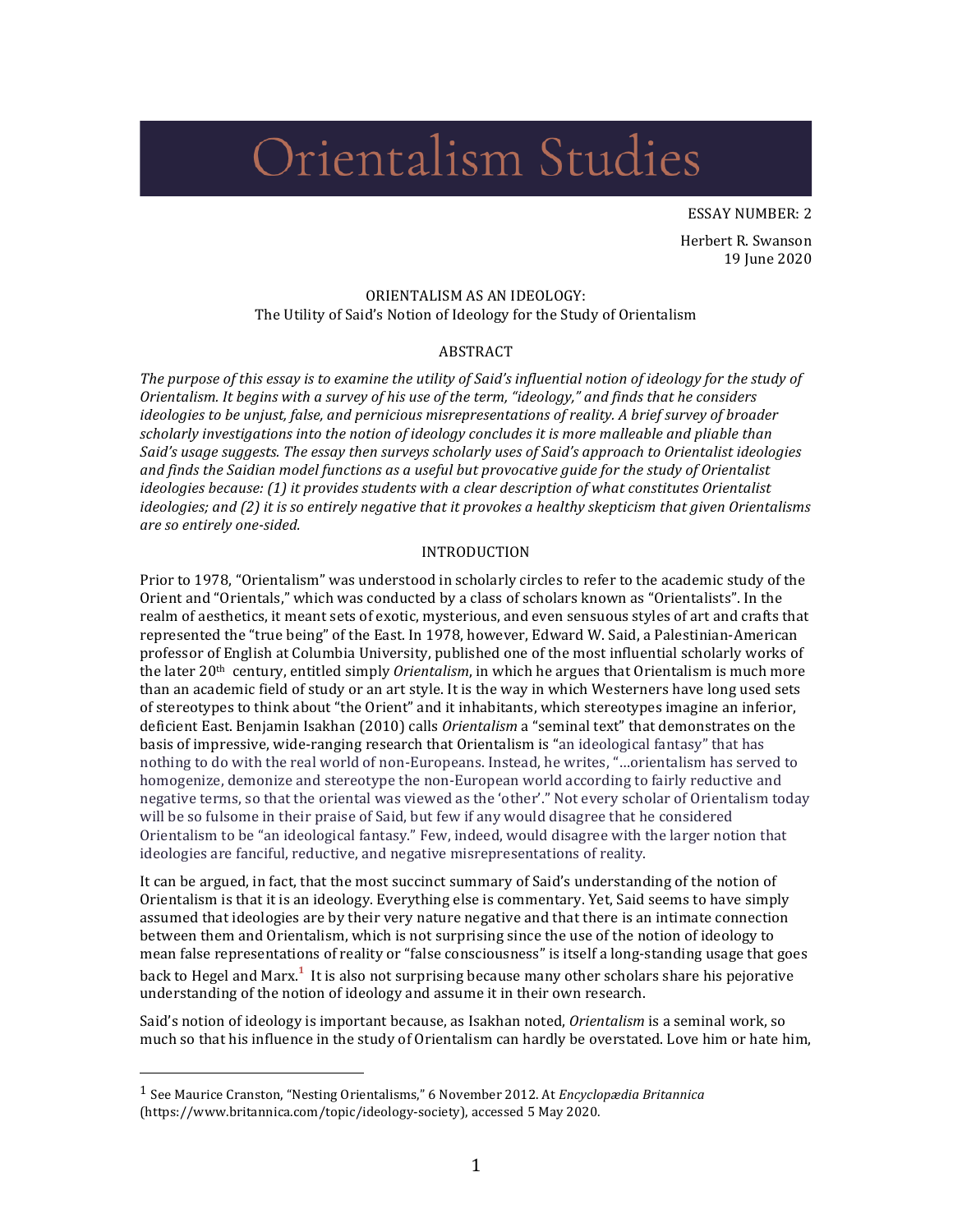his assumptions, arguments, and approaches are pervasive. If Said defines Orientalisms as ideologies and ideologies as false representations of reality, these definitions matter.

As we shall see, however, the notion of ideology itself is a complex one, which scholars wrestle with and argue over. It seems wise, then, to consider how Said understands the notion and to investigate how useful it has been as a tool for studying Orientalism. To be clear, our concern here is not to establish whether or not Said's usage of the notion of ideology is "right" or "wrong" but rather to *investigate the utility of his use of it for studying the phenomenon of Orientalism*. And, to emphasize the point just made above, our focus here is on Said because his influence is pervasive in the study of Orientalism not least among those who disagree with him. We will begin, then, by examining his conception of the notion of ideology, then briefly reflect on the possibility of alternative conceptions of the notion, and then examine in greater detail the ways in which scholars are using his approach for the study of Orientalism.

### SAID'S NOTION OF IDEOLOGY

In the opening paragraphs of *Orientalism*, Said briefly defines Orientalism as being "a way of coming to terms with the Orient that is based on the Orient's special place in European Western experience." (p. 1). He emphasizes that the reality of "the Orient" for Europe is not simply a matter of the imagination. It is, rather, a very real part of "European material culture," and he observes, "Orientalism expresses and represents that part culturally and even *ideologically* as a mode of discourse with supporting institutions, vocabulary, scholarship, imagery, doctrines, even colonial bureaucracies and colonial styles." (p. 2, *italics added*). Orientalism is real, and it is embedded in European culture as well as (by the way) European ideologies.

Said doesn't exactly slip the notion of ideology into this opening description of Orientalism, and it is not even an afterthought as it stands right next to culture as being a significant way Europeans manifest their Orientalism in the real world. Yet, it is almost as if Said is working away on Orientalism at his workbench and reaches over and picks up a chisel labeled, "ideology," as one of the tools he needs for his task. In this same somewhat off-handed way, he also associates ideologies with the notion of "discourse," which he borrows from the French philosopher, Michel Foucault, to describe the ways in which the inherited ideas and commonly held beliefs of a culture constrain and largely determine what people think, say, and write regarding a given object—such as "the Orient". According to Foucault, such discourses define what is perceived to be reality, give it meaning, and embody its supposed truth in ways that have little to do with actual objective reality. Those who share a common "discursive reality" are not free to think whatever they like and are instead largely constrained to follow the "party line" on whatever matters are at hand.

While Said may have somewhat off-handedly made use of the idea of ideology in his opening description of Orientalism and doesn't bother to define it, it is clear that for him the notion itself is fraught with meaning and significance. In Foucault and Said's thinking, discourses have a huge amount of cognitive power, which seems to be expended largely to replace the real world with a more-or-less illusory one constructed out of what a discursive community fancies to be true. Ideologies as discourses are thus iron-fisted and mind-shuttering ways of seeing, interpreting, and falsifying reality. They are bad. It is as simple as that.

As Said marshals his arguments, he continues in this almost subterranean fashion to draw on his understanding of ideology and unfolds it's meaning as he goes along. He thus observes that the Orient is a cultural phenomenon and that Orientalism is expressed in ways that connect it to "*ideology*, politics, and the logic of power." (p. 24, *italics added*). As we will see in the following section, most general definitions of the notion of ideology identify it with politics and with power relationships between contending elements of a society. Said's understanding of what defines an ideology, thus, reflects general usage of the term although, as we are discovering, his use is a notably pejorative one. He goes on to make it clear that this connection between ideology, politics, and power is profoundly important for him personally as a Palestinian-American, arguing that there is a broad consensus in the United States that people such as himself have no political reality of their own unless it is as a "nuisance or as an Oriental." He writes that in a larger sense, "The web of racism, cultural stereotypes, political imperialism, *dehumanizing ideology* holding in the Arab or the Muslim is very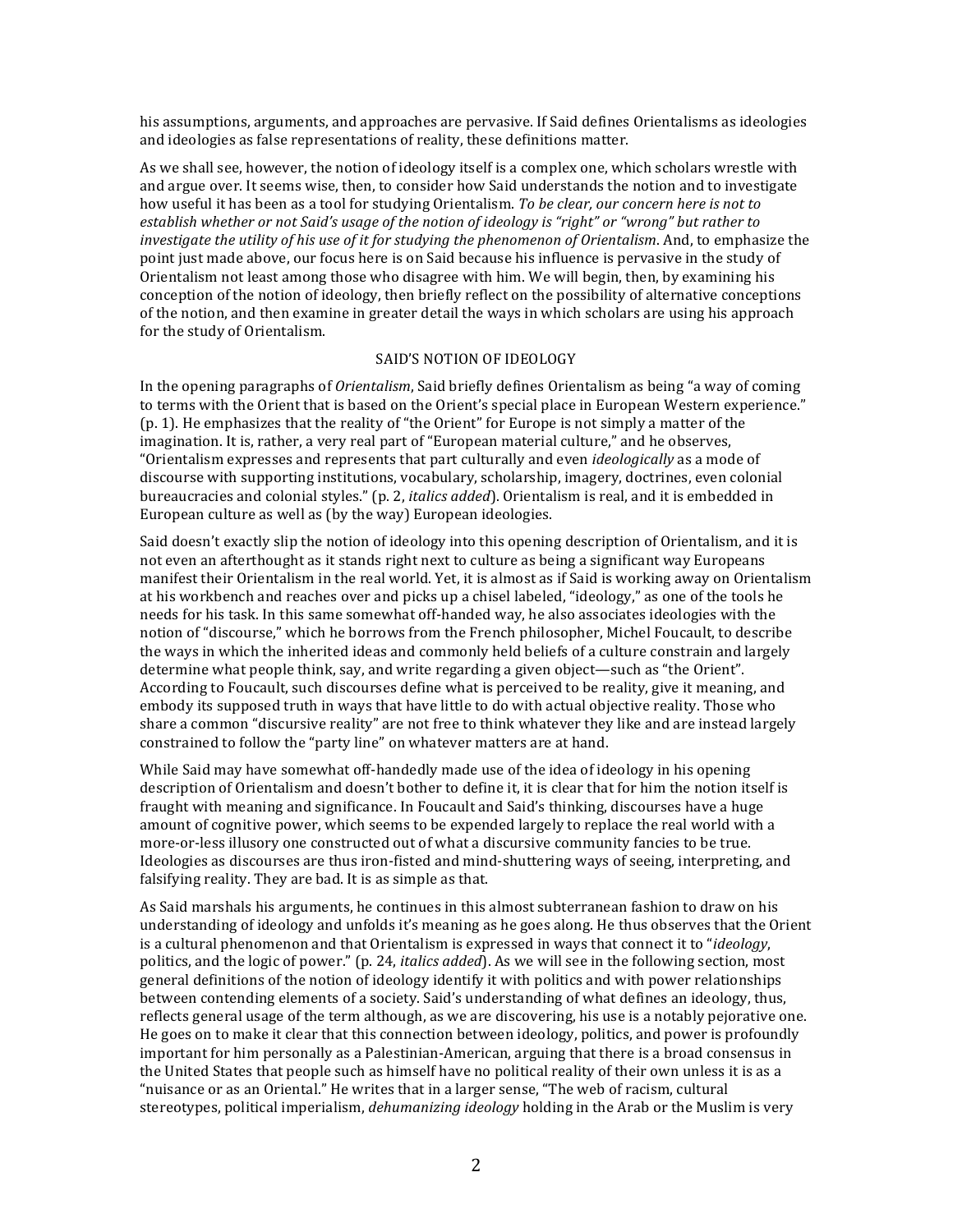strong indeed, and it is this web which every Palestinian has come to feel as his uniquely punishing destiny." (p. 27, *italics added*). It's not just that ideology is "bad" in and of itself, but also that it keeps company with such cognitive cronies as racism, stereotypes, and imperialism. Said uses the notion of ideology, that is, as one member of a racist, imperialistic, and dehumanizing web of meanings that stereotypes Arabs and Muslims.

Said's *Orientalism* builds on his personal experiences to engage in a critical investigation into the history of the British, French, and American academic study and intellectual understanding of the Orient, which he argues was profoundly infected with a Western Orientalist ideology that imagined Orientals as being essentially and irredeemably inferior to the West. He then goes on to write, "In addition, a great deal of what was considered learned Orientalist scholarship in Europe pressed *ideological myths* into service, even as knowledge seemed genuinely to be advancing." (p. 63, *italics added*). Orientalist scholarship, that is, looked like it was producing real-world knowledge, but in actual fact it was regurgitating discourses that amounted to little more than fanciful lies. As for Orientalist scholars themselves, according to Said even in 1978 they continued to trade in caricatures of "the Orient" drawn from their storehouse of ideologically driven misinformation. They still treated Arab and Muslim peoples simplistically, as if they comprised a single, superficial whole that was best understood by the Orientalist professors themselves. They were still unsympathetic to Asian voices and concerns as they continually warned the rest of the world to beware of militant Arab-Islamic intentions to dominate it. (See p. 108).

The process by which this entire ideological package works in the academic world is clear and straightforward so far as Said is concerned. He states,

The result for Orientalism has been a sort of consensus: certain things, certain types of statement, certain types of work have seemed for the Orientalist correct. He has built his work and research upon them, and they in turn have pressed hard upon new writers and scholars. Orientalism can thus be regarded as a manner of regularized (or Orientalized) writing, vision, and study, dominated by imperatives, perspectives, and *ideological biases* ostensibly suited to the Orient. The Orient is taught, researched, administered, and pronounced upon in certain discrete ways. (p. 202, *italics added*).

This is, according to Said, how the Orientalist scholars proceeds: they begin with a set of ideological assumptions, which act as guardrails that limit what they learn to what they think they should learn; they indoctrinate new generations of researchers to accept these assumptions as being sensible and reliable; and they build their assumptions into an institutional superstructure that includes everything from the classroom to journal articles to scholarly conferences and everything in between. It is a closed system passed on from generation to generation that is well-crafted to conjure a convincingly realistic-looking body of knowledge about the Orient out of the ideological thin air of European fanciful, imaginary imaginings.

The end product of Orientalist scholarship is what Said calls, "an *invidiously ideological* portrait of 'us' and 'them'." (p. 299, *italics added*). One of the things he emphasizes time and again is the power and persuasiveness of Orientalist ideologies. They have been and continue to be backed by the armed might and massive political power of the great colonial and imperial powers of the last two-plus centuries. And they virtually own the academic establishments of those nations, which churn out vast amounts of "expert" opinions, tracts, studies, and learned works aimed at stereotyping especially Arabs and Muslims but also the other peoples of Asia as well. Said had a particular disdain for Bernard Lewis, the British American historian at Princeton University whose area of expertise was the Arab-Islamic Orient. He observes of Lewis that, "Yet for at least a decade and a half his work in the main has been *aggressively ideological*, despite his various attempts at subtlety and irony." (p. 316, *italics added*). He goes on to claim that Lewis' supposedly learned works are hardly more than propaganda that serve as prime examples of the scandalous nature of Orientalist scholarship, which single-mindedly seeks to demean and discredit the Arabs and Islam. Said cites examples of how Lewis brands Islam as being merely an irrational anti-Semitic ideology and a "fearful mass phenomenon" that rules Muslims through passion, instincts, and hatred. According to Said, Lewis' Islam does not develop; it and its adherents "merely are," and its very essence is hatred of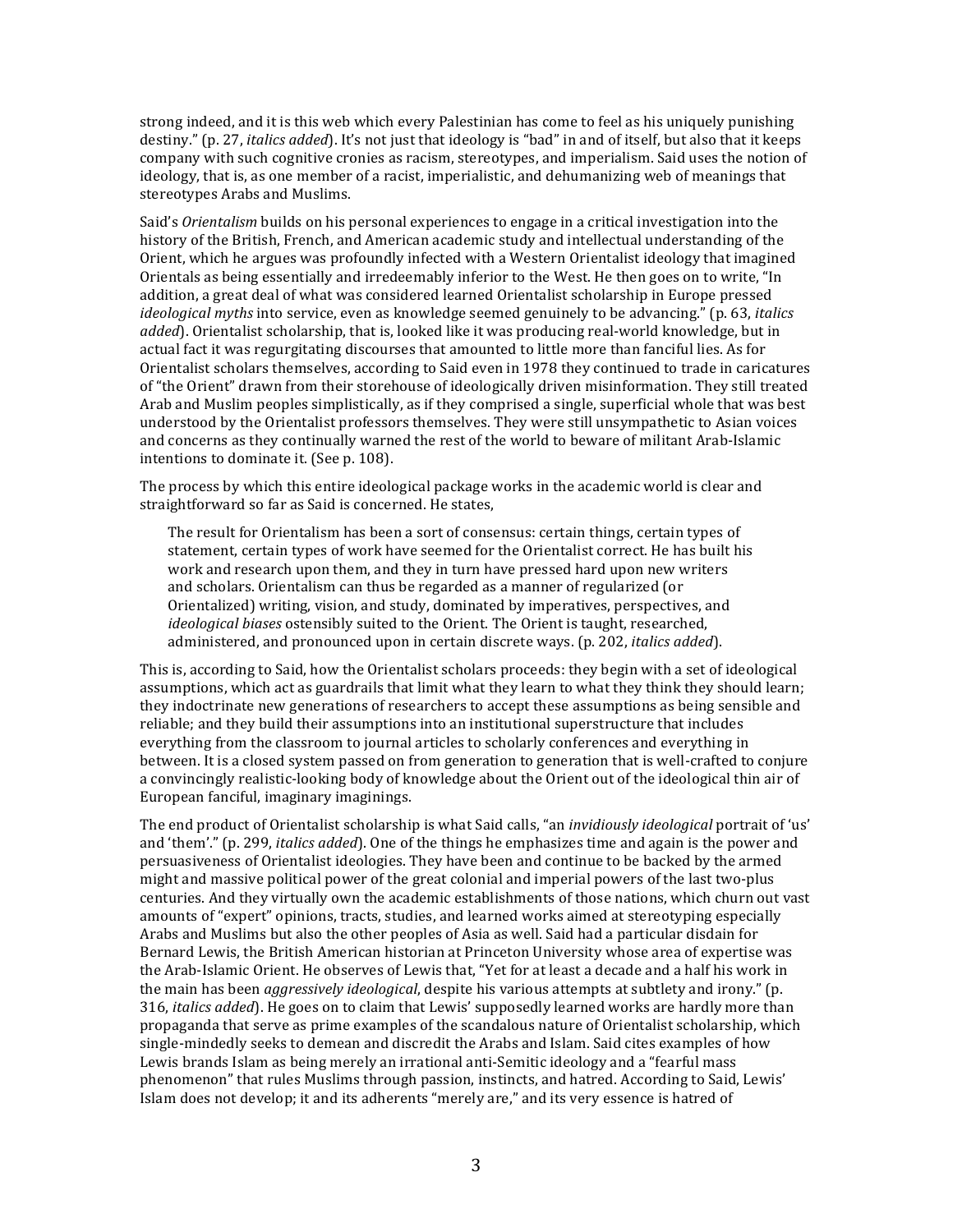Christianity and Judaism. Thus, according to Said, "The core of Lewis's ideology about Islam is that it never changes." (p. 317).

In the pages of *Orientalism*, in sum, Said defines Orientalist ideologies as being "dehumanizing" as well as "invidious". They are part of a larger web that includes racism, stereotypes, and imperialism. He refers to "ideological myths" and "ideological biases". He accuses Lewis of being "aggressively ideological." Further on he alludes to the way Orientalists characterize Orientals with a "strident ideology" masked by their own scholarly sense of "absolute certainty backed by absolute force" (p. 307). He writes of the "ideological fictions" that shackle Orientalist minds (p. 328). Said's definition of the notion of ideology, then, is that ideologies *are* all of these things: dehumanizing, invidious, strident, and aggressive myths, fictions, shackles, and biases. Nowhere in the book do we find any sense that Orientalist ideologies are anything other than insidious cognitive webs of meaning that spread falsehoods, slander, and racist stereotypes. They are bad—very bad. And they are bad because they are ideologies.

After 1978, Said continued to turn to the notion of ideology to describe the nature of Orientalism, including especially in an article entitled, "An Ideology of Difference" (1985), in which he examines a key set of Israeli and Zionist ideologies also found among Israel's international supporters including especially Western academics and intellectuals. Jewish Israelis, according to Said, long dealt with the Palestinians by ignoring them almost as if they did not exist. The rise of Palestinian nationalism, however, forced Israel to turn its attention to the Palestinians and to develop policies to deal with them. According to Said, Israel articulated these policies through a set of ideologies that branded the Palestinians as being aliens who must be isolated from Israel itself, and he argues that it implemented policies based on these ideologies so that, "Ideology and practice thus support each other." (p. 44) This ideological complex of stereotypes and policies was used to frame Palestinians both practically and racially. Practically, Israel's ideologies of difference and separation framed them as being "a problem" that had to be solved. Racially, it stereotyped them as being essentially terrorists. Said insists that Israelis had no conscious sense that they were actually thinking ideologically. They thought, rather, they were dealing with the "real world" in what seemed to them like a very natural, practical way, which Said likens to an "ideological infection" that has caused incalculable human misery and produced "numerous *inhibiting ideologies* and doctrines, most of them glossed over by fraud, deceit, and utter contempt for the truth." (p. 56-57, *italics added*).

Said here reaffirms his thesis from *Orientalism* that Orientalist ideologies falsify reality in ways that can be profoundly hurtful. But, what is particularly clear in this article is that he also sees them as being pernicious in that those who hold those ideologies are blind to their existence as ideologies. For them, their ideologies *are* reality. In the scholarly world, this is called, "reification," which is the process by which the human mind takes an abstract concept, idea, or belief and imagines it to be really and actually a real-world reality. The abstract is made concrete. Imagination becomes common sense. Hurtful, deceitful, and pernicious ideologies camouflage themselves as reality, which explains the power they have to do so much harm to so many.

In an article published near the end of his life entitled, "Impossible Histories: Why the Many Islams Cannot be Simplified" (2002), Said returns again to the role Orientalist ideologies play in shaping reality. He argues that Islam is so historically, geographically, culturally, and religiously complex and diverse that it cannot be treated as a single entity. There is no such thing as a singular "Islam" in the real world. There are, instead, uncountable numbers of "Islams". In the eyes of the West, however, a singular and powerful Islam has become a threat that it cannot ignore. Said recalls,

In my book *Orientalism*, I argued that the original reason for European attempts to deal with Islam as if it were one giant entity was polemical—that is, Islam was considered a threat to Christian Europe and *had to be fixed ideologically*, the way Dante fixes Muhammad in one of the lower circles of hell. ("Impossible Histories," p. 71, *italics added*)

As he wrestled with the pain and injustice suffered by Palestinians, Arabs, and Muslims, Edward Said was deeply impressed by the ways in which Western ideologies were the source of their pain and suffering. In a powerful but devious way, those ideologies could transform the complex realities of Islamic faith into cartoon-like caricatures, which can then be manipulated to enforce their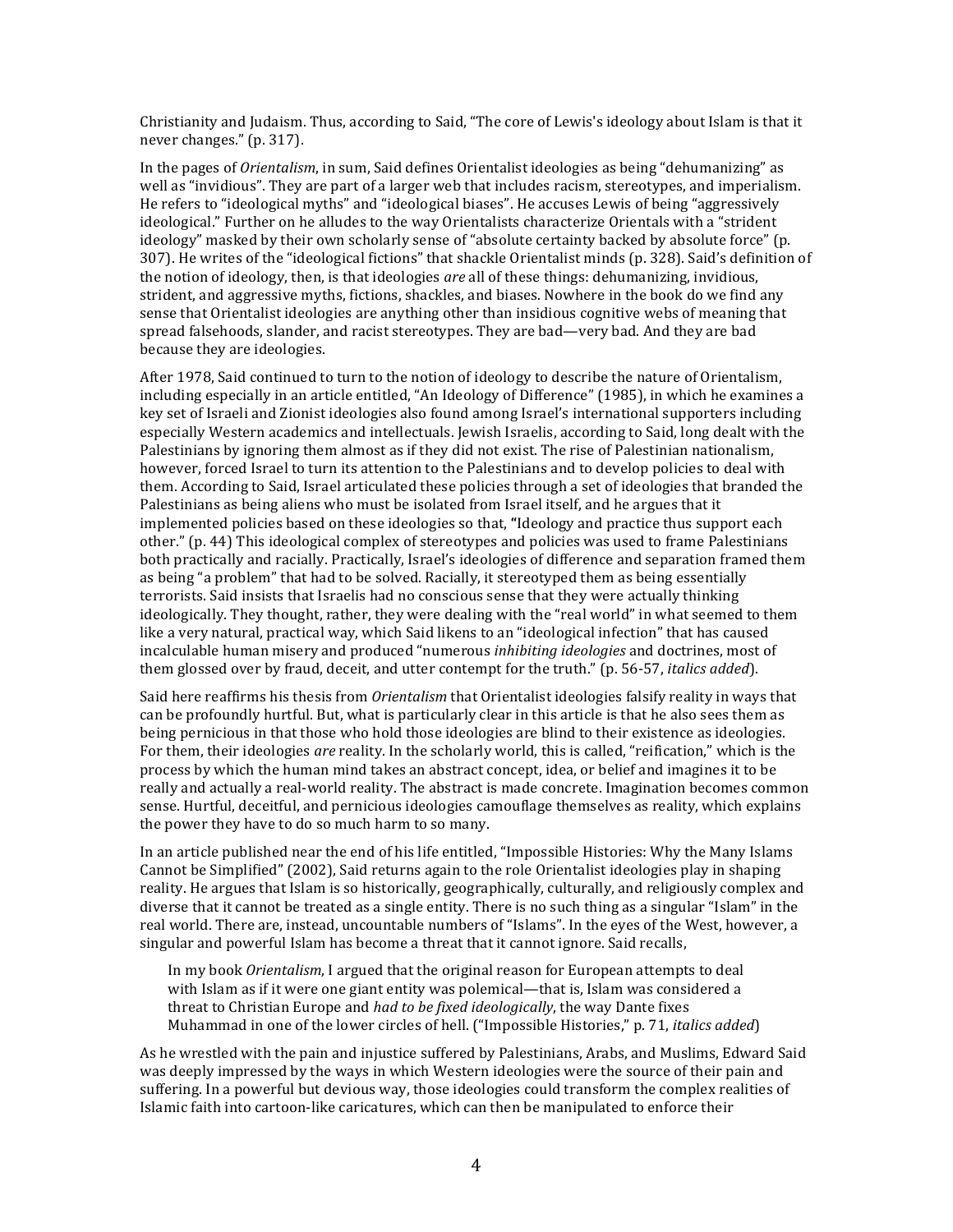perpetrators' political and military will. These ideologies are also convenient to Western Orientalist academics and other commentators who pass themselves off as being the "experts" who *really* know what Orientals are *really* like. Such was the nature of ideology according to Said.

All of this seems very grim. From Said's perspective, discursive Orientalist ideologies appear to have almost overwhelming cognitive power to undermine thought and behavior. Still, he acknowledges at the end of *Orientalism* that there is hope else he would not have bothered to write the book at all. He describes two groups of vigilant, self-critical scholars who can escape the clutches of Orientalist ideologies: *first*, there are those who work in fields outside of the mainstream of the Orientalist academic and ideological tradition of whom he observes, "Today there are many individual scholars working in such fields as Islamic history, religion, civilization, sociology, and anthropology whose production is deeply valuable as scholarship." As long as these scholars are vigilant and reject the Orientalist tradition, they can do good work. For example, "An excellent recent instance is the anthropology of Clifford Geertz, whose interest in Islam is discrete and concrete enough to be animated by the specific societies and problems he studies and not by the rituals, preconceptions, and doctrines of Orientalism." (p. 326). *Second*, Said allows that even "...scholars and critics who are trained in the traditional Orientalist disciplines are perfectly capable of freeing themselves from the old *ideological* straitjacket." (p. 326, *italics added*). Jacques Berque and Maxime Rodinson are two examples of whom he observes, "What one finds in their work is always, first of all, a direct sensitivity to the material before them, and then a continual self-examination of their methodology and practice, a constant attempt to keep their work responsive to the material and not to a doctrinal preconception." He mentions examples of other scholars who are "critical readers and students of what goes on in other fields." (p. 327). The antidote to Orientalism, in sum, is scholarly selfawareness, a narrow focus on specific cultures and societies, a sensitive ability to read critically, knowledge of other fields of study, and an utter rejection of stereotypical Orientalist ideologies.

While the thesis that certain classes of scholars can escape the ideological clutches of Orientalist thinking seems hopeful, in truth, it also serves to reinforce Said's sense of the power ideologies have over the human mind. There should be, theoretically speaking, people other than scholars who can also free themselves from the iron grip of their society's ideological prejudices, but we have to assume that such individuals are creative, independent thinkers and thus likely to be relatively few in number. Said, at that, singles out only a finite number of scholars as being capable of freedom, which number he characterizes vaguely as "many". Orientalist ideologies presumably cloud the minds of all others including the general public. His views are thus also more than a little elitist: only wise, critically adept scholars have any hope of gaining a liberated understanding of reality. Such is the debilitating, pernicious power of ideologies over all but a small minority.

It seems that Said did not entertain the possibility that ideologies themselves could in one way or another be of positive benefit or even simply neutral, neither good nor bad. Even if he ever did, the negative manner in which he consistently uses the notion suggests that he would have not taken the possibility of neutral or beneficent ideologies seriously. In another piece published just weeks before his death entitled, "A Window on the World" (2003), Said reflects on how little things had changed in the 25 years since the publication of *Orientalism*, especially in American foreign policy regarding the Middle East. He writes,

It is surely one of the intellectual catastrophes of history that an imperialist war confected by a small group of unelected US officials was waged against a devastated third world dictatorship on *thoroughly ideological grounds* having to do with world dominance, security control and scarce resources, but disguised for its true intent, hastened and reasoned for by orientalists who betrayed their calling as scholars. (n.p., *italics added*) 

In the article, he uses the word, "ideology," only this one time, but there it is, his chisel labeled, "ideology," which he uses one last time to describe how "a small group of unelected US officials" justified the United States' self-serving invasion of Iraq and the pain and suffering that followed. He laments again the role of unscrupulous Orientalist scholars as agents of this ideology. His phrase, "on thoroughly ideological grounds," furthermore, suggests rather clearly that he sees ideologies as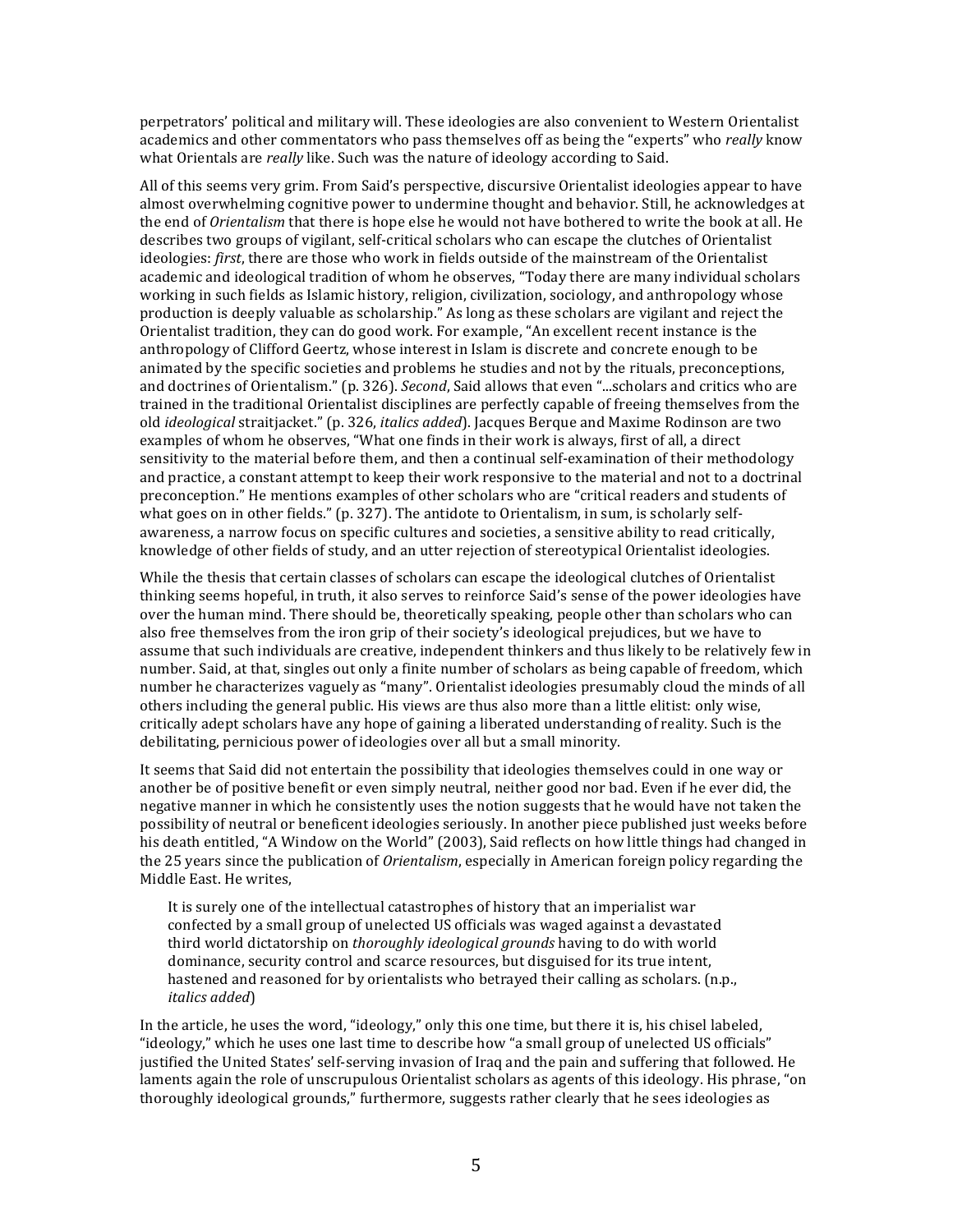having a thoroughly singular nature through and through, and throughout his scholarly career when Said wanted to name such ideologies he reached into his toolbox for that same "ideology" chisel that he had relied upon from the opening pages of *Orientalism*. Ideology really, actually, and seriously is not a good thing in any way, shape, or form. End of story.

Edward Said, in sum, defined the notion of Orientalism as an ideology, which imagines and constructs Orientals, particularly Arab and Muslim Orientals, as having an essential, shared, fixed, and inferior racial identity. This ideological Orientalism is comprised of sets of complex verbal and behavioral discourses embodied in European languages, cultures, learning, institutions, and values, which the West, including its scholars, use to dominate and exploit Asians. These ideologies have three fundamental characteristic: *first*, they are dehumanizing and hurtful; *second*, they are false representations of reality that have little or nothing to do with the real world; and *third*, ideologies are pernicious, meaning that they have the power, covert as well as overt, to constrain the thinking of those who are infected by them, blinding them to reality.

Stated most succinctly, Said's lifelong understanding of Orientalism was grounded in his understanding that ideologies are hurtful, false, and pernicious, and it is this thoroughly negative notion of the nature of ideologies that informs his highly influential model for the study of Orientalist ideologies. The issue before us, as we stated above, is the utility of this model. As we can begin such an inquiry it is helpful to look at how scholars who study the concept of ideology frame it, and we turn to that task in the next section.

### REFLECTIONS ON THE NOTION OF IDEOLOGY

In the writings of Edward W. Said, the meaning of ideology is painfully clear and reflects a longstanding popular use of the term by which there is virtually nothing good about ideologies. Still, his definition is not the only one "out there," especially today, and the fact that there are other interpretations of the notion of ideology has potentially significant implications for the way in which students of Orientalism understand the notion. The question now before us, then, is how scholars outside of the field of Orientalism studies have wrestled with the notion of ideology and what light they shed on the utility of Said's understanding of the notion.

In one sense, the word, "ideology," is quite easily defined in a sentence or two. The *Cambridge Dictionary* online defines it as being "a set of beliefs or principles, especially one on which a political system, party, or organization is based." Maurice Cranston's *Britannica* online entry begins by defining ideology as "

*Wikipedia* opens its entry with the observation that, "An ideology is a set of beliefs and values attributed to a person or group of persons, especially as held for reasons that are not purely epistemic." Finally, *Dictionary.com* defines ideology as being, "the body of doctrine, myth, belief, etc., that guides an individual, social movement, institution, class, or large group" and that refers to "some political and social plan, as that of fascism, along with the devices for putting it into operation."

In the aggregate, then, an ideology is a set of beliefs, or a set of principles, or a form of social or political philosophy, or a set of beliefs *and* values, or a body of doctrine, myth, and beliefs. Ideologies reside in the realm of human cognition unrelated to scientific or critical investigation or to objective reality as such. These four definition, furthermore, locate them in socially and politically "contested space." In the *Cambridge* definition, ideologies especially have to do with political systems, parties, and organizations, which puts them squarely in the middle of all that is involved in politics, which by its very nature is about conflicting systems of meanings and behaviors. The *Britannica* definition reinforces the relationship between ideology and politics by defining ideologies as social or political philosophies in which "practical elements" are as important as "theoretical ones," which again identifies ideologies with the practice of politics in the social arena. *Dictionary.com* cites "fascism" as an example of ideology as a "political or social plan." The point here is that where people live together in social systems differences among them matter, and such differences can become political issues that lead to conflict however mild or intense, overt or covert. According to these definitions, social factions and political parties turn to ideologies to manage such conflict and to articulate strategies of "othering" that seem to be a natural expression of their ideologies.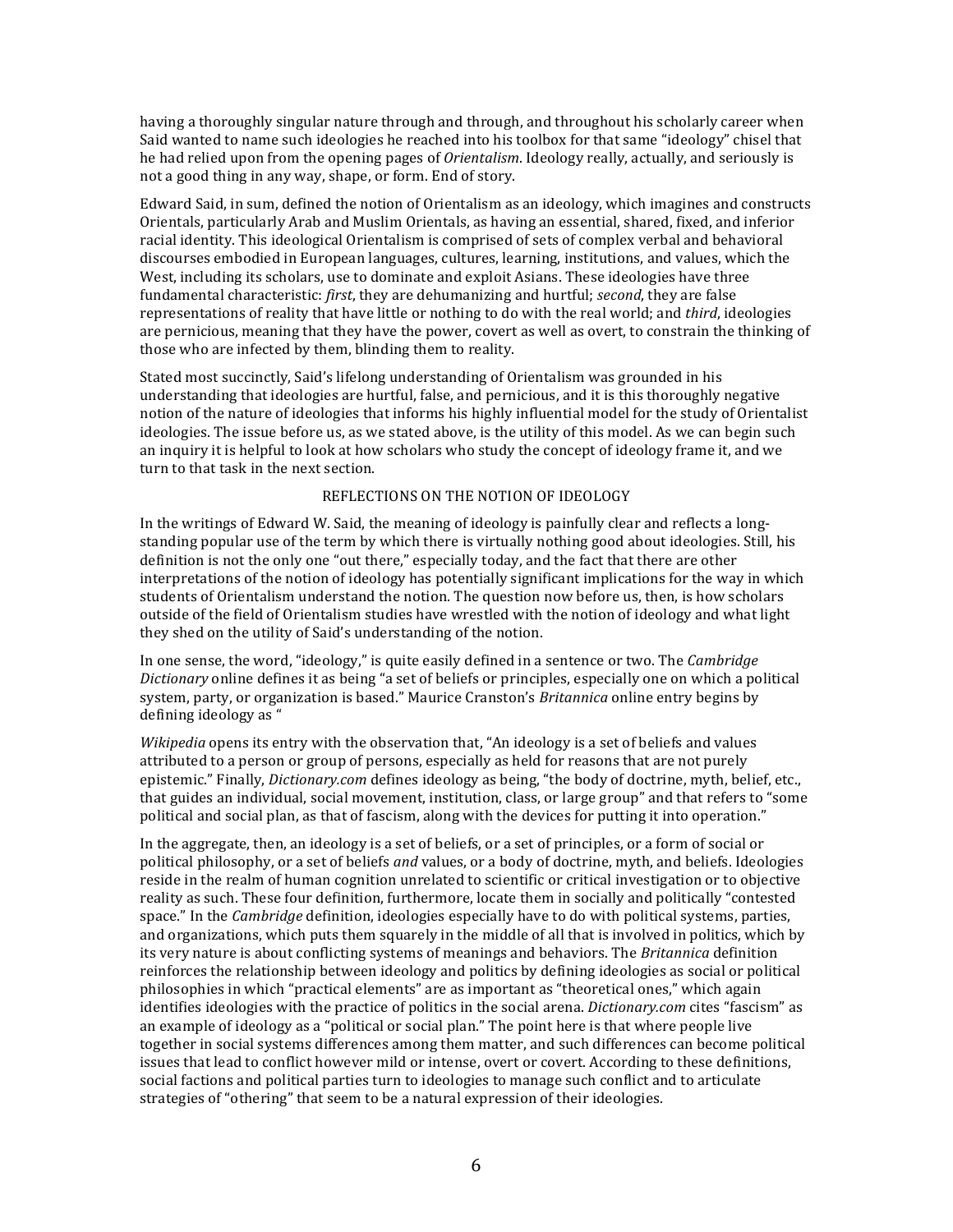a form of social or political philosophy in which practical elements are as

prominent as theoretical ones. It is a system of ideas that aspires both to explain the world and to change it."

Our definitions do not resolve the key questions, arising from Said, of whether or not ideologies can be helpful, reflect reality, and/or be liberating. These questions are inspired not only by Said's own pejorative understanding of the notion of ideology, but also by the larger popular perception of the notion of which his views are but one example. That popular conception going back to Marx and Hegel sees little or no room for positive uses for ideologies, little or no truth in them, and little hope of escaping their power.

Many of those who study ideology do not accept this negative understanding and variously argue that ideologies can be positive, true, and flexible. Teun A. Van Dijk (2011), for example, acknowledges that "in much of our everyday discourse [ideology] is used in a derogatory way when characterizing the ideas or policies of *others*: whereas we have the truth, *they* have an ideology." (pp. 379-380). He argues, however, that ideologies have positive uses that are not necessarily meant to oppress others. They can be used, for example, to resist outside domination, so that there can be anti-racist and feminist ideologies that do not seek to dominate others but, quite the opposite, seek justice and freedom from them. Presumably, such ideologies of liberation also reflect actual social realities of prejudice and injustice. Van Dijk defines ideologies as being "...general systems of basic ideas shared by the members of a social group, ideas that will influence their interpretation of social events and situations and control their discourse and other social practices as group members." (p. 380). He argues that ideologies function in a variety of ways, sometimes positively and sometimes negatively. They can be basically self-defining, but they can also be used to force identities on others. They can be used to inspire but also for social control. He concludes, "The legitimatization of the control of scarce resources and other discursive forms of domination are an especially characteristic way of applying ideological control in the public sphere, typically so in terms of alleged 'higher' powers, such as those of Nature, God, Science, Reason or the People." (p. 403). In sum, Van Dijk continues to see ideologies as being, at heart, about control and the exercise of power of some over others—whether it be through attempts to motivate and inspire these others or through actual regulation of them by one stratagem or another. Van Dijk accepts the fundamental premise that ideologies are sets of ideas used to define a group and to control behavior of people within that group.

In his discussion of the form and structure (the "morphology") of ideologies in the political realm, Michael Freeden (2013) describes them as having several features, which taken together give us a workable description of the relationship of ideology to cognition. He observes that there is no political thought without ideologies whether among political elites or the general public, and it is out of these ideologies that we construct our political thought. Political thinking, in a nutshell, is by definition ideological. Political ideologies, Freeden contends, can be flexible, complex, imaginative, inventive, and quite subtle; and we can only speak of them in the plural. There is no such thing as a single, isolated "ideology". He argues that, "...ideologies are strategies, deliberate or not, for managing the underlying pluralism of political ideas in all societies, permitting it in culturally acceptable doses or trying to suppress it publically and artificially." (p. 117). Ideologies provoke political competition with other ideologies, and they are used to impose uniformity of thinking by defeating those other ideologies. Freeden, however, rejects the idea that ideologies are necessarily rigid and can't be compromised. They are fluid, overlapping, and often have indistinct boundaries, and they can be used and even reimagined in a variety of creative ways. He, like Van Dijk, does not rule out the possibility that they can be grounded in reality rather than being fanciful creatures of the human imagination.

In sum, then, Van Dijk and Freeden do not entirely exclude Said's uses of the notion of ideology, but they do place it at one end of a scale, a scale running from defining ideologies as being "good" to being "bad". They are not claiming that ideologies fall entirely at one extreme or another on the scale: they fall, instead, somewhere along the scale and can be put to various uses, good as well as bad. They would fault Said for being so one-sided in his pejorative use of the notion of ideologies but admit that his use does fall on their scale of uses, if at one extreme. Said, that is, is "in the ball park."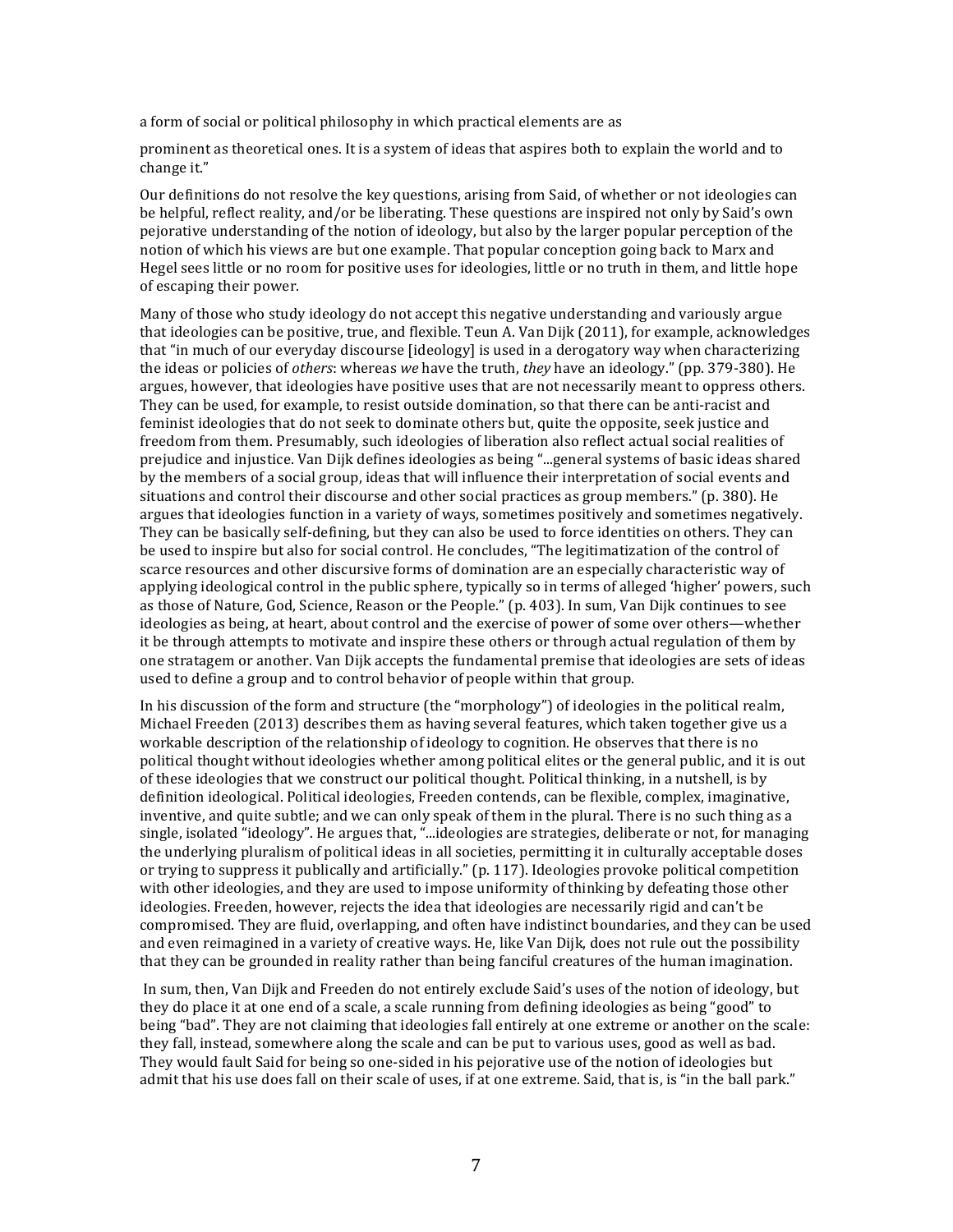Decades of scholarly discussion and debate concerning the meaning of the notion of ideology go back and forth over this same ground as our four definitions, Van Dijk, and Freeden and, taken together, come out in the same roughly place, which is that ideologies are structured ways of thinking and behaving in the pluralistic, fragmented, and fractured world we live in. We use ideologies to make sense of and to manage social, cultural, and political differences. They give us simple, explicable ways of understanding "others" and ourselves. Ideologies don't have to be about power, control, and conflict but they most certainly can be. They don't have to be caricatures of reality but there is the likelihood that they will be.

We should also note that students of the notion of ideology seem to be on a trajectory similar to that of students of Orientalism in that both have inherited a negative understanding of ideology and in the last few decades have been working, each in their own scholarly lane, on testing that understanding and expanding on it. As is the case with the study of Orientalism, so too scholars studying the notion of ideology usually focus on given cases, thinkers, and subjects in their studies rather than on a global definition of it: they look, that is, at such topics as ideology and music or the law, German ideology, Hume's ideology, and so on. We could go so far to say that Orientalism studies themselves are a fertile and wide-ranging adjunct to the study of ideologies, another opportunity to chew on the nature of the notion itself.

It may be concluded, then, that while Said's notion of ideology is "in the ball park" it does not comport with what seems to be a widely accepted scholarly conclusion concerning the notion itself: ideologies and their uses are more malleable and flexible than the popular, Saidian negative view of them would allow. Ideologies do not necessarily have to be oppressive, false, cognitively coercive representations of reality. They can be flexible, reflect realistic ideas about the real world, and potentially contain within themselves counter-strategies and antidotes for even the worst of ideologies. What we will find below is that not a small number of scholars in the field of Orientalism studies have, to one degree or another, come to this same conclusion, namely that the notion that ideology is malleable and that ideologies are not so uniformly dangerous and dehumanizing. These scholars have usually started (more or less consciously) with Said, but they have ended up in a different place.

## ORIENTALISM AND IDEOLOGY

To anticipate what follows, it can be concluded provisionally on the basis of our discussion in the previous section that Said's negative conception of ideology has proven itself useful but it has also shown itself to be problematic. In terms of its utility, a massive body of research carried out over the last forty-plus years clearly persuasively documents beyond reasonable doubt that Western scholars, political leaders and policy makers, writers, artists, and large portions of the Western public at large have for centuries employed a range of hurtful ideologies to imagine an inferior and deficient Asia of their own making, which they articulate with sets of well-worn stereotypes that construct a fanciful but to them a seemingly "real" Orient. These ideologies are dehumanizing, false, and pernicious representations of Asia and Asians that amount to nothing more than a self-serving "pack of lies." Among other things, the European colonial powers used these stereotypes to justify their seizure and exploitation of much of Asia in the age of European colonialism. In sum, Said's approach and his assumptions about the nature of ideologies have in and of themselves proven useful.

That approach, however, has also shown itself to be problematic. In some cases, scholars have discovered Orientalisms that do not seem to fit the Saidian profile at all. In other cases, they identify Orientalisms that demonstrate a mixture of traits that are partly but not entirely ideological in the Saidian sense. In still other cases, scholars have gone back to Said himself and found that he has mischaracterized or overlooked key considerations. The conclusion that Said's approach to the study of Orientalist ideologies is both useful and problematic is hardly surprising—if not exactly obvious either. 

It is useful, on the one hand, precisely because it offers scholars of Orientalism a clear, simple, and direct guide to what they should be looking for in their research. There is nothing "messy" or tentative about it. And that, on the other hand, is what makes it problematic as well as clear: the real world is messy and usually lacks clarity, and for those scholars who are neither blind followers or haters of Said, such an absolute measure of the notion of ideology is a provocation. It works like this: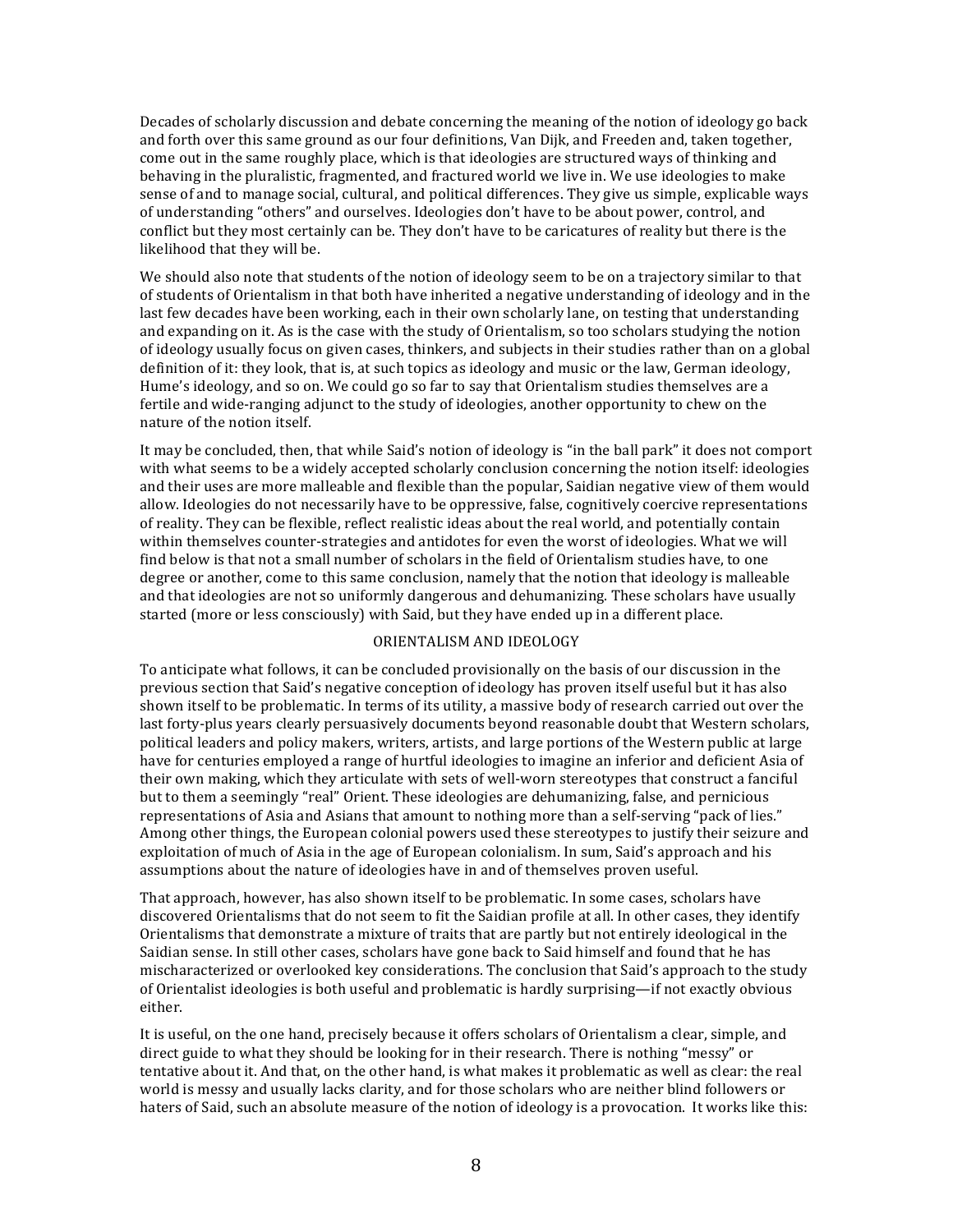a scholar selects a given field or subject to study, say Spanish Orientalism, and conducts research investigating the phenomenon of Orientalism in Spain. She or he seeks to discern whether or not there is evidence of unjust, false, and/or pernicious Orientalist ideologies and, if so, to what degree they fit the profile. Scholars differ, of course, and some will approach their research seeking to prove the existence of Spanish Orientalist prejudices while others will be skeptical that they do exist or that they fit the Saidian profile. The point, perhaps obvious but still important, is that Said's approach provides a guide for what to look for but does not determine, when used critically, what is found. In the real world of scholarship, all too often scholars do in fact find what their own pre-judgments encourage them to find. In the real world of scholarship, however, often enough scholars are also able to shelve their assumptions to a degree, engage in critical research, and sometimes find things entirely unlooked for. The Saidian model of what constitutes an Orientalist ideology, in sum, is a guide for what to look for, but *not* an invitation to impose one's foregone conclusions on the data. That's up to the individual student. Truth be told, contemporary scholars of Orientalism frequently find Said provocative, and the result has been a good deal of creative, insightful scholarship. What follows is a survey of how the Saidian model and its pejorative understanding of the notion of ideology have actually worked out as a provocative guide to research.

In many cases, Said's approach, as we have noted, works very well and has generated an impressively large body of research demonstrating the nature and impact of Orientalist ideologies especially since the late  $18<sup>th</sup>$  century. Equally to the point, it also works in instances that expose the reach of Orientalist ideologies, which lurk in all manner of unexpected places. Carina Ren and Can-Seng Ooi (2013), for example, describe a set of "micro-Orientalisms" embedded in the Danish pavilion at the 2010 World Expo in Shanghai, which were crafted to demonstrate Danish superiority in an Asian context. Or, again, Hugh Gusterson (2004) has coined the term "nuclear Orientalism" to describe the ways in which American and Western European policymakers, riding the wayes of popular public support, seek to obstruct the acquisition of nuclear weapons by Islamic and Asian nations out of fear of those nations, which they imagine to be essentially irresponsible, irrational, impulsive, and treacherous. 

Another measure of the utility of Said's approach is how well it works beyond the usual Western European-North American arena of Orientalist ideologies. Take, for example, the sub-genre of Orientalism research that applies the Saidian model to regions of the world outside of Asia. Milica Bakić-Hayden's (1995) ground breaking study of Orientalism thus describes how European peoples generally imagine Western Europe to be the measure of what is "truly European," which means that the nations of Central and Eastern Europe are imagined to be less truly European on a sliding scale. Central Europeans, thus, imagine themselves as being more nearly what it means to be European than the peoples of Eastern Europe, who are thought to be less civilized and more Oriental-like. Russia and Yugoslavia (in its day) were seen as being the most Asia-like and thus the most inferior. Bakić-Hayden calls this phenomenon, "nesting Orientalism," which involves Europeans imagining (Orientalizing) other Europeans with the usual set of Orientalist stereotypes about Asians.

Bakić-Hayden begins her study by citing Said, and she observes that since the publication of *Orientalism*, the study of Orientalism "is much more of a project than a place." (p. 917). The *project* she mentions, we would argue, is the project of identifying and describing hurtful, false, and pernicious ideologies in places other than where Said himself looked for them while still very much following in his footsteps. Bakić-Hayden herself finds such hurtful, false, and pernicious ideologies operative in intra-European cultural stereotypes of each other.

Other scholars have exported the Saidian approach to other still more distant regions of the world. David Arnold (2006), for example, has coined the term, "tropicality," to describe the ways in which Europeans have imagined the tropics as being essentially dangerous, snake-infested, and diseaseridden and constructed tropical peoples as being lethargic, backward, lacking in initiative, and therefore worthy of being colonized "for their own good." Arnold himself sees the notion of tropicality as differing from Orientalism in several ways, but his argument that Europeans imagine the tropics and tropical peoples as having fixed, essential, and inferior identities is very much in line with Said. Other scholars have applied Said's model to still other geographical areas of the globe, Gisli Pálsson's (1996) notion of "arcticality" being a notable example. Few have taken Said's approach and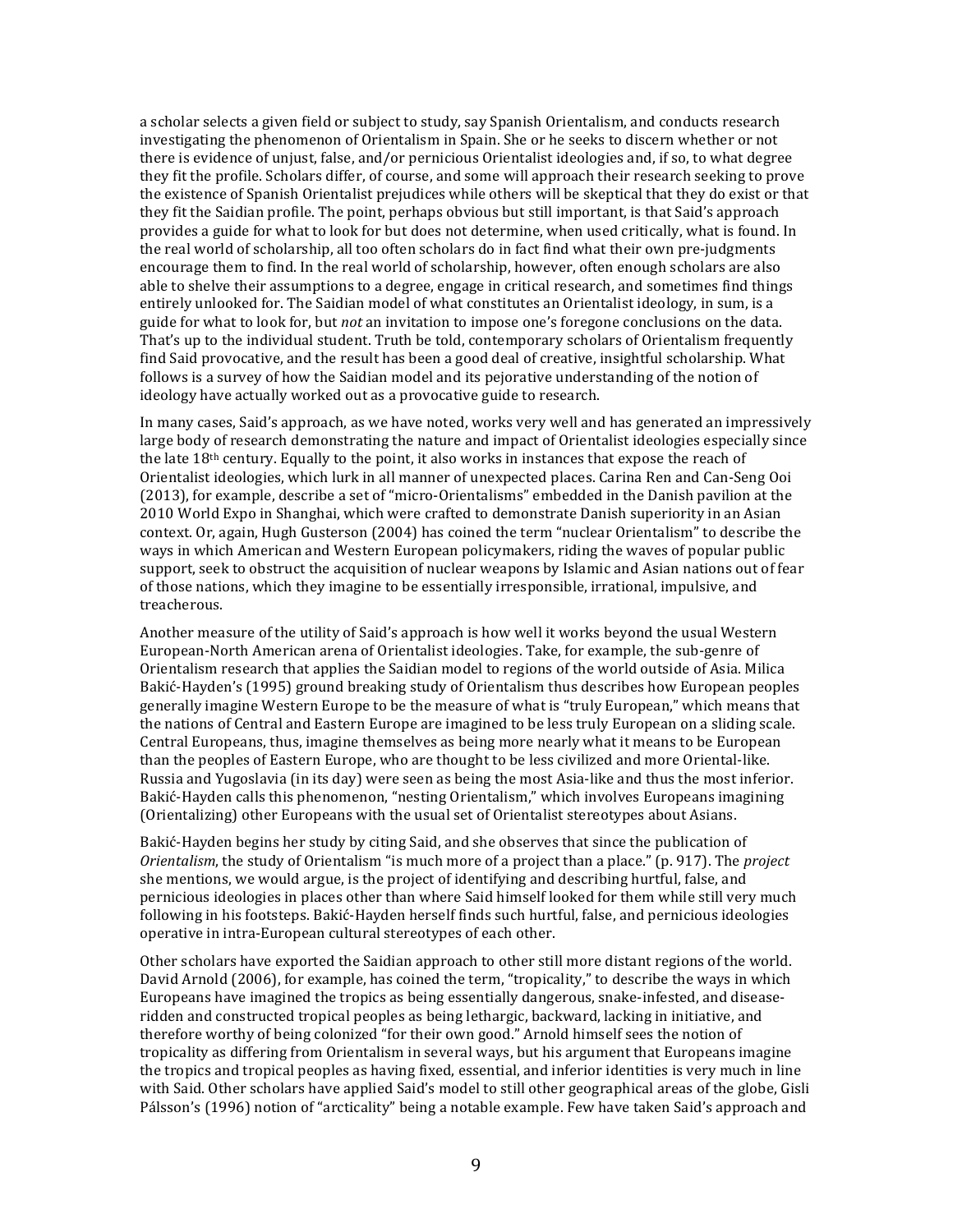his assumptions about ideology further afield, however, than Donna Haraway (1989) whose research steps across the boundaries between species. Drawing on Said, she investigates the scientific ideologies embedded in the academic field of primatology and finds that, "Without stretching the comparison too far, the signs of orientalist discourse mark primatology."  $(p. 10)$ . Haraway coins the term, "simian Orientalism," to describe the ways in which primatologists stereotype other apes and erect rigid boundaries between themselves and the simian "Other". Sarah Salih picks up on Haraway's arguments, particularly in terms of race, and writes, "...simian orientalism is a thoroughly racialized discourse, in which the boundaries of a gendered, white western self are secured through the construction of a dark, furry, ape 'other."

Still another measure of the utility of Said's notion of ideology is that scholars have used it to identify Orientalisms that at first glance seem counter-intuitive. Thus, for example, students of "feminist Orientalisms," "homoerotic Orientalisms," and "neoliberal Orientalisms" have each identified a common pattern: modern-day Westerners of good intentions can be just as infected with Saidian-like ideologies as were the European colonialists of the 19<sup>th</sup> century.<sup>2</sup> It's simply that their dehumanizing, fanciful, and pernicious ideologies are masked by their good intentions. On closer examination, that is, these activists and reformers are overtly devoted to "helping" Asians but covertly still imagine them as being essentially and chronically indigent, downtrodden, and helplessly lacking in basic human rights. "They" need help, and "We," their Western benefactors, know what's good for them and how to help them. "We" set (control) the agenda. In these cases, the subtle, pernicious nature of Orientalist ideologies is particularly evident.

In all of the above examples, scholars take the Saidian model as they find it to guide them in their own research and discover that in many given cases that model exposes real-world ideologies that are just as Said describes them: unjust, false, and pernicious. They are based on the premise that We are essentially different and clearly superior to the Other, which gives Us an advantage over the Other. The model, thus, is a legitimately useful guide even in its unrelenting negativity because Orientalist ideologies themselves often enough trade in cognitively brutal lies that can be difficult to ferret out.

In other cases, however, scholars accept the premise that Orientalisms are ideologies in the pejorative, Saidian sense, but they feel that Said himself did not explore important ramifications of his own research. An early and important example is Sadik Ialal al-`Azm's (1981) response to Said's *Orientalism* in which he affirms Said's insight that Orientalism is an ideology but goes on to point out that he overlooked two important implications of his thesis, namely: *first*, that just as the West imagines the Orient as having a single, unchanging, and essential identity, so too do Westerners imagine themselves to have an essential, unchanging identity, one that is the opposite of the Orient: The (Oriental) Other is deficient and inferior, and We, by the same token, are sufficient and superior. Second, al-`Azm argues that Asians have learned from the West to imagine themselves as having an essential, unchanging identity, but one that is superior to the West. He calls this second insight, "ontological Orientalism in reverse," which later scholars have shortened to read simply, "reverse Orientalism". If al-'Azm is any measure, from the very beginning, Said provoked critical appraisals of his thesis, which appraisals accepted his approach and used it to reexamine his own work from new and different angles.

In all of the cases surveyed thus far, Said's notion of ideology has in and of itself proven useful as it stands. Another measure of its utility, however, is evident in those cases where researchers challenge the notion itself as being inadequate. A key example is the study of the history of the historical development of Orientalist ideologies over the centuries. Taking the Saidian model for the study of ideology as a guide, scholars have critically investigated the degree to which those ideologies are evident going all the way back into ancient times, and what they have found is that the further they go back in the European past, the more difficult it is to identify full-blown examples of Saidian-like ideologies. Most (but not all) scholars have concluded that the Saidian template does not work very

<sup>&</sup>lt;sup>2</sup> See the entries for "Feminist Orientalism" ( $2<sup>nd</sup>$  Usage), "Homoerotic Orientalism," and "Neoliberal Orientalism" in the **Glossary of Orientalisms** found in this website (orientalismstudies.com).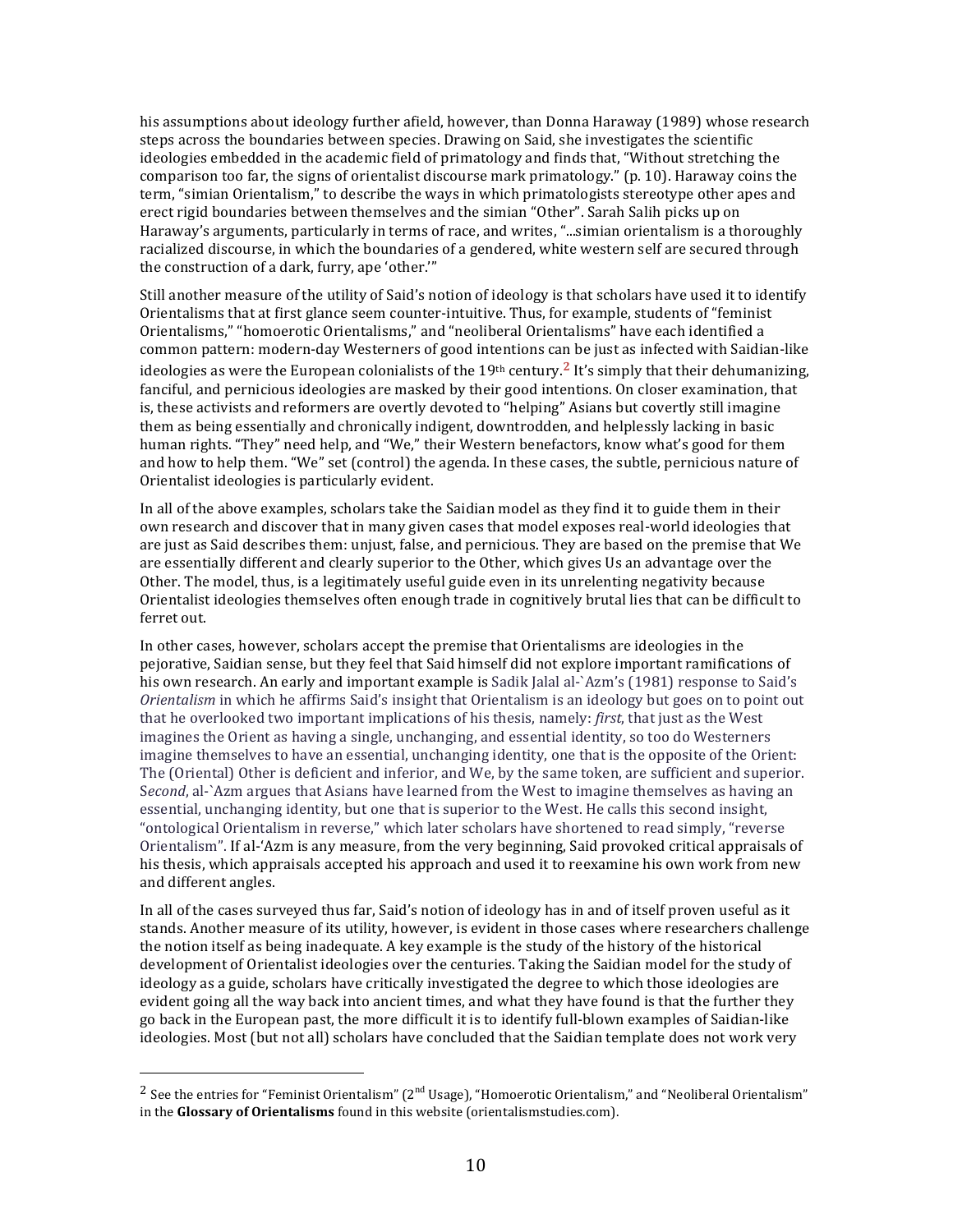well for ancient Greece and Rome although there is evidence of "proto-Orientalisms" in their respective attitudes toward those races living to the East, such as the Persians and Parthians. Students of Medieval European Orientalism, meanwhile, describe more of a mixed picture, which in some ways reflect the properties of Saidian Orientalist ideologies and in other ways do not. Thus, for example, European disdain for "the heathen Turk" was mixed in with a good deal of genuine appreciation for Islamic learning and civilization. By the later 18<sup>th</sup> century, Western Europe's Orientalist ideologies begin to fit the Saidian profile much more snugly, but even here scholars have argued that German Orientalists, for example, expressed great admiration for the Aryans of South Asia. So it is in our own post-9/11, post-modern world: many scholars find that contemporary Orientalisms are as ideological today as they were in the colonial past, but they are expressed in different ways and address different contexts that don't precisely fit the Saidian profile. There is, for example, a greater propensity for modern-day Orientalists to mask their prejudices and stereotypes with a superficial positive Orientalism that says "nice things" particularly about Arabs and Muslims. The historical picture that is emerging is that "proto-Orientalist" ideologies have been a part of Western thinking to one degree or another virtually from the beginning, but they did not emerge as full blown Orientalist ideologies until some two hundred-plus years ago.<sup>3</sup>

Scholars, thus, sometimes (often, actually) find that the application of the Saidian measure for what constitutes an Orientalist ideology in a given field of study reveals a mixed picture that fits better with what a more "malleable" understanding of the nature of ideologies. And sometimes they find that Said's notion of Orientalist ideologies actually doesn't work very well at all. "Celticism," a notion that is a cognate of Orientalism, offers a good example.<sup>4</sup> Drawing on Said, scholars use this term to describe ways in which the English, Celtic peoples themselves, and others have historically looked on "the Celts" (variously defined) as having their own essential ethnic and cultural identity. Celticism, in fact, shows many parallels with Orientalism including its having been something of an academic field of study in the 19<sup>th</sup> century. Of particular note here is the fact that, historically, the term has been used both pejoratively to assert the essential backwardness and inferiority of "the Celts" and positively to assert their essential superiority as a people supposedly more spiritual, mystical, and "natural" in a romantic sense.

We have already seen in the previous section that scholars of the notion of ideology are often critical of simplistic pejorative definitions of the notion and have raised the possibility of "positive Orientalisms," which can be benign, more or less truthful, and not pernicious. They are, however, still ideologies. Celticism in its positive version thus still imagines that the Celtic peoples share a common, essential, and enduring racial and cultural identity. A number of scholars over the vears have identified what they consider to be "positive" or "affirmative" Orientalisms such as Celticism, which imagine an admirable Orient that deserves respect. They have argued that historically American Transcendentalists, for example, articulated just such an ideology as did a class of  $19<sup>th</sup>$  century German scholars, and they also cite admiration for East and Southeast Asian economic success after World War II as another positive Orientalism. Vincent E. Burgess (2011) cites three scholars who have called into question Said's one-side, pejorative understanding of the notion of Orientalism. They are: Richard G. Fox and his notion of "affirmative Orientalism," Richard King, and Ronald Inden. Citing Fox's work, Burgess particularly describes the ways in which "Gandhian discourses" in India articulated a set of affirmative stereotypes of that nation, which imagine historical India as being an exemplary civilization that offers an antidote to modern Western material civilization. He observes that in the notion of affirmative Orientalism Gandhi offered India and the West an "idyllic East" that is essentially superior to the West.<sup>5</sup>

 $3$  See the entries for "Classical Orientalism," "Enlightenment Orientalism," "Greek Orientalism (Ancient)," "Medieval Orientalism," "Modern Orientalism," "Neo-Orientalism," and "Roman Orientalism" in the Glossary of Orientalisms found in this website (orientalismstudies.com).

<sup>&</sup>lt;sup>4</sup> See the entry for "Celticism" in the **Glossary of Orientalisms**.

<sup>&</sup>lt;sup>5</sup> See the entries for "Affirmative Orientalism" and "Positive Orientalism" in the **Glossary of Orientalisms**.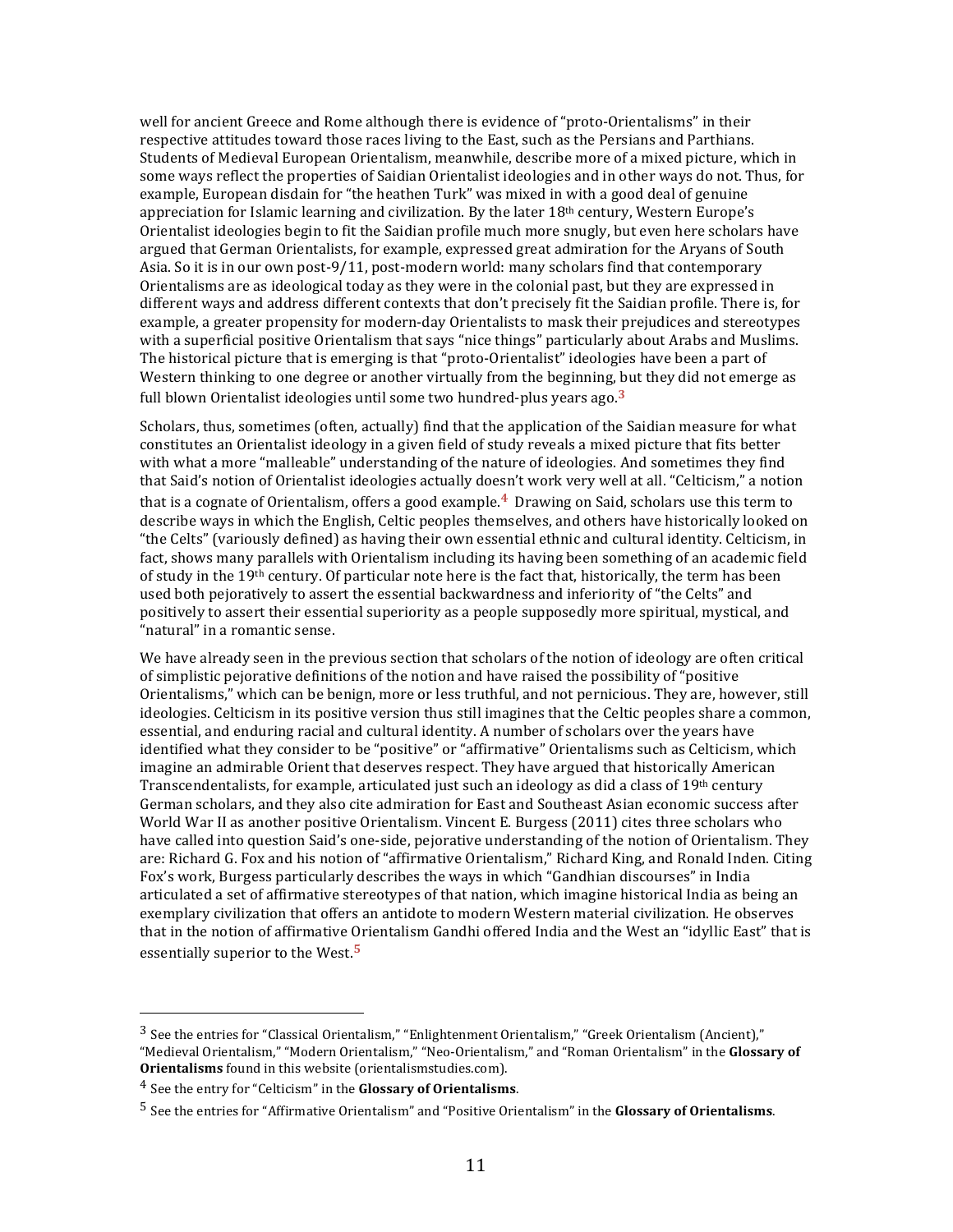Perhaps no one group of scholars has advanced arguments for positive Orientalisms further than those who study the history of Western women's fashions from the later  $19^{th}$  into the  $20^{th}$  centuries. They have found that European fashion designers originally imagined Oriental women's clothing to be exotic, sexy, and skimpy costumes, which were appropriate only for female performers in burlesque shows, circuses, and the like. They were artifacts of Western Orientalist ideologies à la Said. However, eventually Western women began to play with their own identities by wearing adaptations of "Oriental" fashions that were thought to be more daring, bolder, and more exotic. They, in a sense, put on the Orient, clothed themselves in it, and in the process of doing so sought to escape the chains of socially and culturally imposed expectations by redefining their self-image and their relationship to their own body. This "sartorial move" is arguably ideological, but it is not Saidian because it was not "aimed" at Asians or any "Other" as such, and it emerged from a search for justice. All of this has led Adam Geczy  $(2013)$  to question whether or not the wearing of Asian-inspired fashions today has anything to do with Orientalist ideologies at all. "Oriental" fashions that began as skimpy ideological constructs, that is, have been laundered of their sexist stereotypes over the course of generations of mixing and matching with Western fashions. <sup>6</sup> This is not how Saidian ideologies work. 

Nowhere has the question of the efficacy of Said's notion of ideology been more hotly debated than in the larger field of "aesthetic Orientalisms," of which fashion design is but one instance. The study of aesthetic Orientalisms is particularly suited to serve as an arena for this debate since the broad field of aesthetics and Orientalist ideologies share a common characteristic: they both are based in the human imagination. Artists imagine paintings. Ideologues imagine Orientals. And ideologically motivated artists paint vivid, exotic portraits of the East. It seems all but inevitable that these two products of the imagination would become intertwined and that Orientalisms are expressed not only as printed political manifestoes but also on stage and in the art gallery.

Women's fashion design is but one expression of this intricate ideological dance of the imagination. The study of "architectural Orientalism" provides another example, one in which scholars have again been pushing at the boundaries of the Saidian notion of ideology. Although some 19th and earlier  $20<sup>th</sup>$ century European buildings, such as the seaside Royal Pavilion at Brighton in England, were built in an Oriental style, Western architects for the most part only drew on what they imagined to be exotic Oriental elements and decorations, which they patched into designs that were otherwise "normal" Western ones. John M. MacKenzie (1995) argues that for this reason it is hard to gauge the ideological impact of Oriental styles on European architecture because they for the most part represent the Orient only indirectly. He suggests that while the motifs may have themselves been ideological in content it is not clear that those who saw them in piecemeal fashion actually observed anything ideological. Mackenzie also notes that European architects engaged in a good deal of critical debate about their use of Orientalist styles, suggesting that those styles may well have lacked the pernicious covertness that is a key mark of Saidian ideologies. Mark Crinson (1996) adds a further wrinkle to these issues in his study of British colonial architecture in India, which was developed out of something of a dialogue between European designers and the Indian cultural context by which British colonial buildings were designed to appear to be indigenous in deference to an Asian rather than European audience. Angie Jo (2013) goes a step further in her study of "neo-Ottoman" architecture, which saw late Ottoman Empire architects copy European designs for buildings and monuments to create what they imagined to be authentic, indigenously appropriate Ottoman structures. This "neo-Ottoman" architecture, that is, repurposed European images of the exotic East to embody a sense of Turkish identity that was imagined and constructed to be authentically Asian.

Neo-Ottoman architecture is particularly interesting because it is Asians that are involved in the transformation of originally European colonialist, exotic architectural designs into something indigenous that is neither exotic nor colonialist. The agenda of the British architects in India was still overtly colonial and thus ideological. Western architectural Orientalisms more broadly still intentionally drew on images of the exotic Orient. But, neo-Ottoman architecture seems to be much

<sup>&</sup>lt;sup>6</sup> See the entry for "Transorientalism" in the **Glossary of Orientalisms** found on this website (orientalismstudies.com).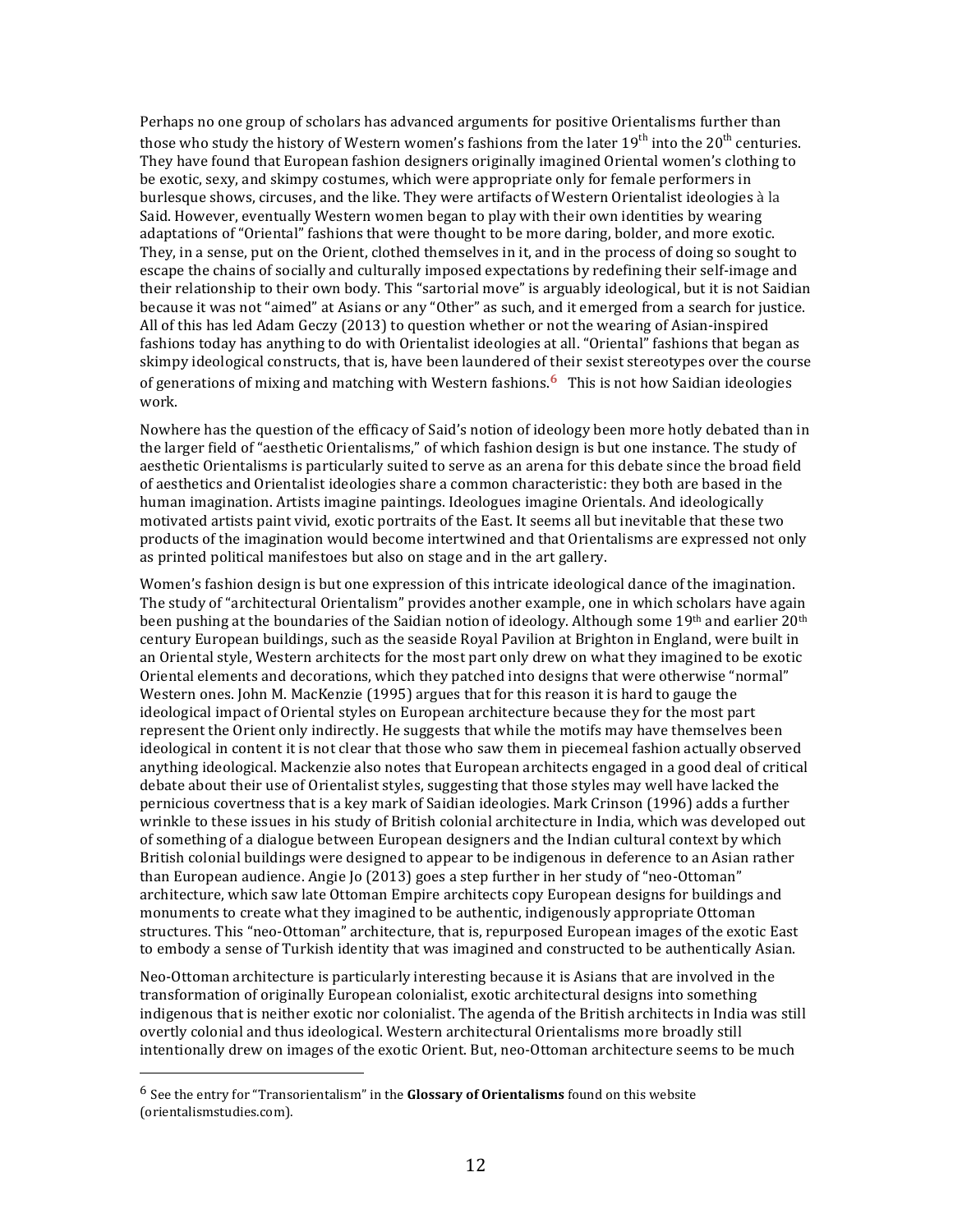closer to Geczy's notion of "Transorientalism," the cleansing of Asian styles of Orientalist exoticism. The Turks, that is, employed European images to create a positive self-image of what it

means to be Ottoman. It is difficult to see how such an artistic enterprise is inherently hurtful or deceitful, leaving us again with the possibility of positive ideologies.

That aesthetic Orientalisms can be positive is not a new idea by any stretch of the imagination. Scholars of the arts and art critics have, in fact, long recognized an artistic style called "Orientalism," which is supposed to be legitimately representative of the exotic, changeless grace and beauty of the Orient.<sup>7</sup> They have also long believed that the art world abounds in cheap, degraded fake imitations of true Oriental aesthetics, and the task of the art critic and the scholarly commentator is to ferret out what is bogus in an opera or a Disney movie, for example, name it, and condemn it for what it is: a false representation of what is truly Oriental. This task of separating false from true representations of the Orient has over the decades generated a vast critical literature that began long before Edward Said. Nicolas Slonimsky (1931) in a critical review of Rimsky-Korsakov, as but one example, laments the composer's "false Orientalism," which he claims "can survive only on American radio-stations," while still praising the musical quality of Rimsky-Korsakov's orchestral works. The point is that there exists a critical and even scholarly literature that concerns itself with discerning the quality of artistic works and that implicitly assumes that these works are ideological-like expressions of the imagination but does not assume that they are negative. They are, in fact, good *if* they correspond to the archetype of what constitutes "true" Oriental aesthetics and negative only in as much as they diverge from the archetype. Naji B. Queijan (1998) carries this positive notion of Orientalism over into the world of scholarship by bringing Edward Said back into the picture and arguing that he has gotten things very wrong. What he calls, "Orientalism," is really "fake Orientalism," which according to Oueijan certainly exists but does not represent what he calls the "authenticity" of the Orient.

In 2003, Erin O'Connor published an article in which she takes exception to what she sees to be a hostile takeover of the study of Victorian literature by Saidian postcolonial scholars by which that literature is attacked for being a species of Orientalist ideology, which she perhaps tongue in cheek labels as "Victorientalism". The Saidian critics of Victorientalism, she argues, fail to understand the true nature of Victorian literature, which is much more complex, diverse, and creative, than they appreciate. Six years later, Nick Ottens (2009) called on O'Connor's Victorientalism to argue that the science-fiction genre of steampunk, which draws its stories from the Victorian age to create alternative universes, was also being threatened by an ideologically driven political correctness. He argued that authors are able to avail themselves of elements of the Victorian world without bringing the Orientalist baggage with them. Asian American authors and bloggers, such as Deana M. Pho (2012), fervently disagreed and argued that the Victorian world was inherently racist and that images and themes taken from it cannot be magically cleansed of that racism. Orientalism is Orientalism, and it inevitably asserts white privilege and superiority in the world of steampunk.

Again, we set aside the contentious issues of who is right and who is wrong regarding the pervasiveness and utter negativity of ideologies to make the point that the utility of Said's notion of ideology offers a clear guide as to what ideologies are and then provokes just the kind of dissent we hear from Ottens, O'Connor, and Oueijan. In some cases, those who object reject Said's pejorative notion of ideology entirely, while in others they simply reject its unbending, uncompromising absoluteness. Their opponents, meanwhile, contend that all Orientalist ideologies are hurtful, false, and pernicious distortions of reality. Said's approach sets the terms of the debate and guides the thinking of the protagonists as they make their various arguments.

The significant thing about Said's pejorative notion of ideology, we note again for emphasis, is that among critical scholars it provokes a healthy skepticism about any one-side understanding of Orientalist ideologies, negative *or* positive. We have already indicated that the best scholarship in the field of Orientalism studies is not that which swallows Said hook, line, and sinker nor is it the utter rejection of all things Saidian. The best scholarship is that of the "yes, but" scholar who investigates

<sup>&</sup>lt;sup>7</sup> See the entry for "False Orientalism" in the **Glossary of Orientalisms** found on this website (orientalismstudies.com).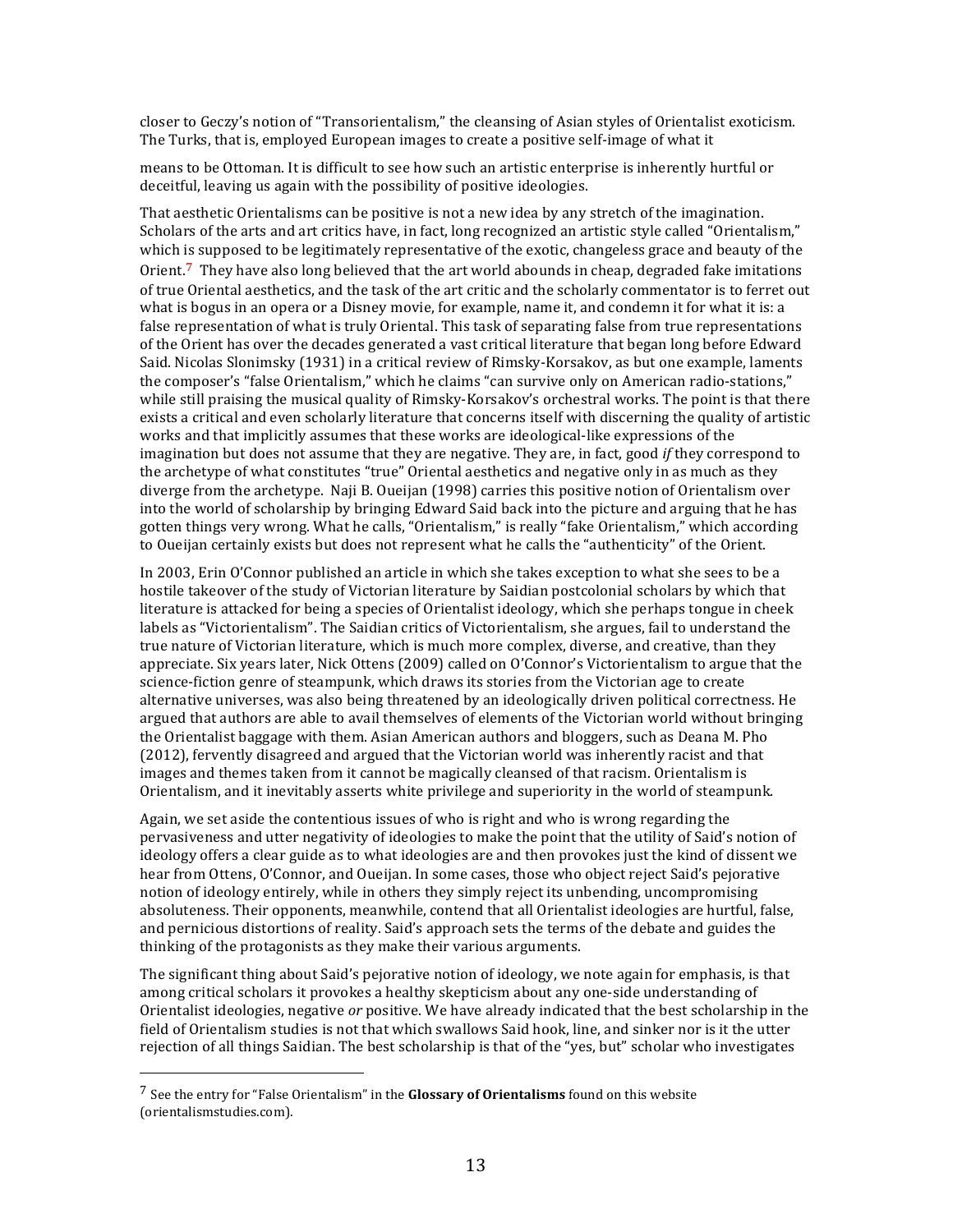the real-world manifestations of Orientalist ideologies with a healthy skepticism regarding one-side definitions. This is an important point especially when considering the possibility of non-Saidian, positive Orientalisms. Being ideologies, they still treat Asia stereotypically as having an essential, timeless, and virtually continent wide shared "being". As ideologies, positive Orientalisms are still created out of the human imagination and are very much inclined to see only what they want to see. The notion that Orientals are somehow essentially spiritual is a sterling example of the way in which positive Orientalisms can also be false and pernicious. They also often imply, unjustly, that there is a deficient, inferior "Other" that is the essential opposite of a sufficient, superior Orient: for example, spiritual Orientals are contrasted to materialistic Occidentals.**<sup>8</sup>**

It so happens that the operative guide scholars have for their study of Orientalist ideologies is Said's impressively negative one. In theory, an impressively positive one that defines ideologies as being helpful, truthful, and liberating would be just as provocative because the problem is not that Said's notion of ideology is negative but that it comes across as all but absolute. It is that absoluteness that sparks the skepticism, which to close the circle is what makes it a useful guide for the study of Orientalist ideologies.

### **CONCLUSION**

So, then, what do we conclude? *First*, we conclude that in his study of Orientalism Edward Said articled a clear understanding of the notion of ideology that defines ideologies as: (1) being oppressive in their stereotypes of "the Other";  $(2)$  offering overwhelmingly false representations of reality; and (3) being powerfully coercive in their ability to shape both scholarly and popular attitudes, values, and behaviors. They are unjust, false, and pernicious misrepresentations of reality. This definition has largely been taken for granted by most of the company of scholars that have followed in Said's footsteps, whatever they have thought about him themselves. The simple fact is that in the study of Orientalism there is no viable, widely accepted alternative to Said's concept of ideology, which means that it is *the* authoritative guide for the study of ideological Orientalisms. Its authority resides in part in Said himself, in part in the fact that most other scholars accept it, and in part in the fact that it is straightforward, clear, and useful.

*Second*, we conclude that the very clarity and absoluteness of Said's notion of ideology, however, offers more than just a guide to the study of Orientalist ideologies: it is a *provocative* guide. For one thing, it inspires skepticism among not a few scholars that ideologies actually function in the real world in such an absolutely negative, clearly defined manner. For another thing, its absolute clarity also leaves almost no room for alternatives, which simply does not comport with what many scholars have found "on the ground" when they have begun to dig. Yes, many Orientalisms are fully Saidian in their racism, their sexism, and/or their ethnocentrism. No question. Still, scholars find that there are a great number of other Orientalisms that demonstrate a more partial, malleable, and permeable ideological profile. There are Orientalist motifs that may not be inherently ideological and, even if they are, that does not mean that they are oppressive, powerful, or pernicious. We have seen that in certain circumstances, such as in women's fashions, some in the West have used Orientalist stereotypes to gain for themselves greater freedom from oppressive social conventions and attitudes. We have observed scholars wrestling at the ideological boundaries over whether or not Orientalisms can be cleansed of their cognitive infestations and appreciated in other contexts in ways that transcend ideology. Students of Orientalism, more generally, frequently begin with the question of whether or not their subject—ancient Greece or Enlightenment Europe, for example—fits the model of Saidian Orientalism. There is in all of this an inherent tension between the Saidian model's negative notion of ideology and the malleable, conditional, shifting, and permeable nature of ideologies themselves, which is the engine that drives the modern-day study of Orientalisms conducted in the shadow of Edward Said.

This, I would argue, is Said's legacy and that of the great company of scholars mentioned above who have been laboring for over four decades now seeking to understand the natures, functions, uses, and

<sup>&</sup>lt;sup>8</sup> See the entries for "positive Orientalism" and "Occidentalism" in the **Glossary of Orientalisms** found in this website (orientalismstudies.com).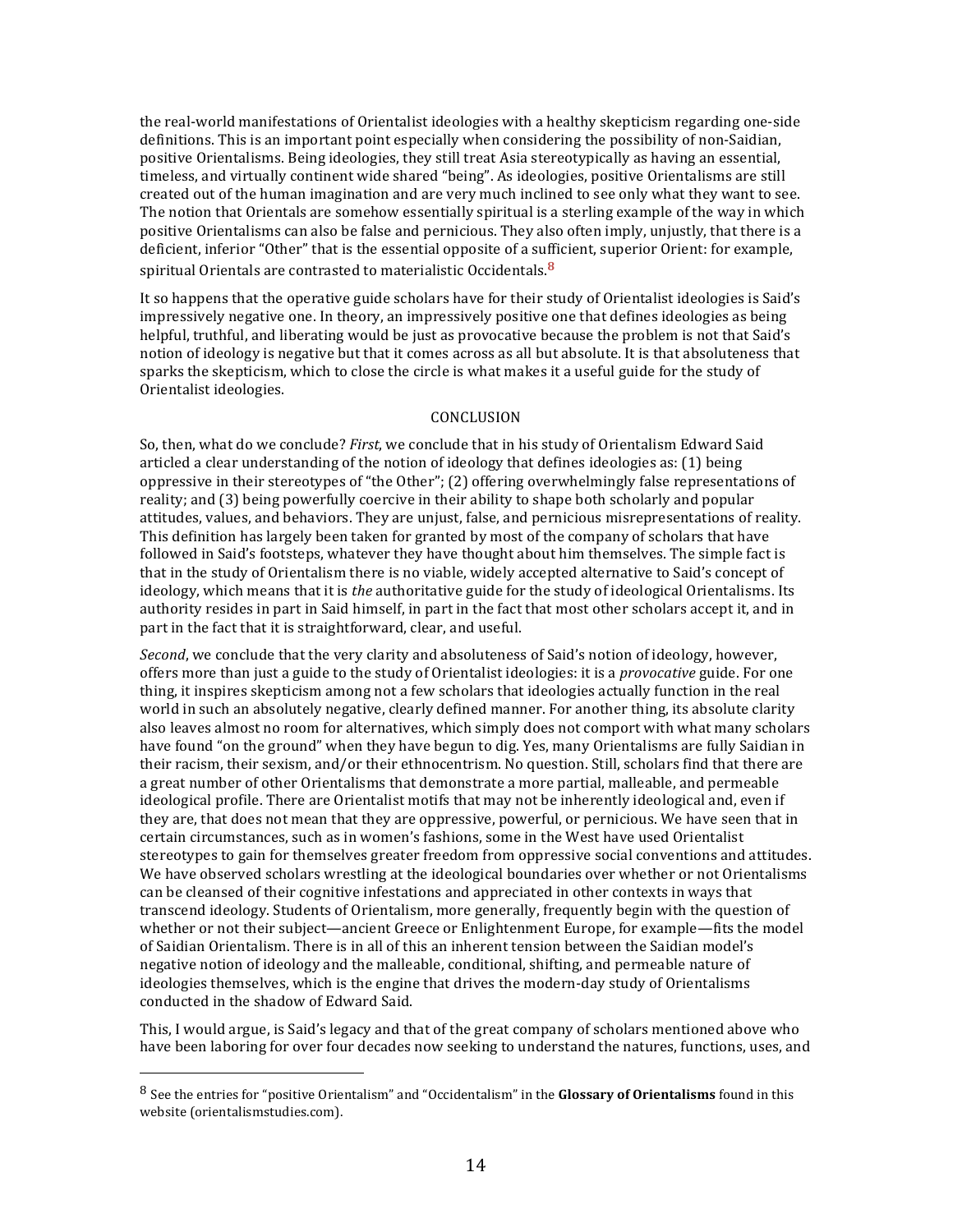dangers and possibilities of Orientalist ideologies. It is a legacy that continues to provoke an inherent tension between a set of methodological assumptions about the real-world, the real world itself, the scholarly search for truth about this world, and the ultimate goal research into Orientalist ideologies, namely a more just world. It is in all cases a matter of utmost importance, in sum, that those who study Orientalist ideologies keep before them the historical reality that while such ideologies are not evil in all cases, they have been time and time again sources of vast injustice and pain. Our motivation in their study is not simply knowledge: it is ultimately a more just world free of hurtful, false, and pernicious ideologies. Amen.

#### **REFERENCES**

- Arnold, David John. *The Tropics and the Traveling Gaze: India, Landscape, and Science, 1800-1865.* Seattle, Washington: University of Washington Press, 2006.
- al-Azm, Sadik Jalal. "Orientalism and Orientalism in Reverse." *Khamsin* 8 (1981): 5-26.
- Bakić-Hayden, Milica. "Nesting Orientalisms: The Case of Former Yugoslavia." Slavic Review 54, 4 (Winter 1995): 917-931.
- Burgess, Vincent E., "Gandhi's Diet and 'The Other' Side of Orientalism." M.A. thesis, University of Colorado, 2011
- Cranston, Maurice. "Ideology: Society," 6 November 2012. At *Encyclopædia Britannica* (https://www.britannica.com/topic/ideology-society), accessed 5 May 2020.
- Crinson, Mark. *Empire Building: Orientalism and Victorian Architecture*. London: Routledge, 1996.
- Freeden, Michael. "The Morphological Analysis of Ideology." In *The Oxford Handbook of Political Ideologies*. Edited by Michael Freeden, et. al., 115-137. Oxford: Oxford University Press, 2013.
- Geczy, Adam. *Fashion and Orientalism: Dress, Textiles and Culture from the 17th to the 21st Century.* London and New York: Bloomsbury Publishing, 2013.
- Gusterson, Hugh. *People of the Bomb: Portraits of America's Nuclear Complex.* Minneapolis, Minnesota: University of Minnesota Press, 2004.
- Haraway, Donna. *Primate Visions: Gender, Race, and Nature in the World of Modern Science*. New York and London: Routledge, 1989.
- "Ideology," 2020. At *Cambridge Dictionary*  (https://dictionary.cambridge.org/dictionary/english/ideology), accessed 6 May 2020.
- "Ideology," 2020. At *Dictionary.com* (https://www.dictionary.com/browse/ideology), accessed 6 May 2020.
- Ideology," 18 April 2020. At *Wikipedia* (https://en.wikipedia.org/wiki/Ideology), accessed 6 May 2020.
- Isakhan, Benjamin. "Review Essay: Military Orientalism and the Occupation of Iraq." *International Journal of Contemporary Iraqi Studies* 4, 1-2 (2010): 211-215.
- Jo, Angie. "Second-Hand Culture: Orientalist Architecture in Ottoman Istanbul," 12 December 2013. At *Cloudfront.net* (http://dvqlxo2m2q99q.cloudfront.net). Accessed 5 April 2018.
- MacKenzie, John M. *Orientalism: History, Theory and the Arts*. Manchester and New York: Manchester University Press, 1995.
- O'Connor, Erin. "Preface for a Post-Postcolonial Criticism." Victorian Studies 45, 2 (Winter 2003): 217-246.
- Ottens, Nick. "Introduction to Victorientalism, 1 February 2009. At *Never Was Magazine* (http://neverwasmag.com). Accessed 28 December 2018.